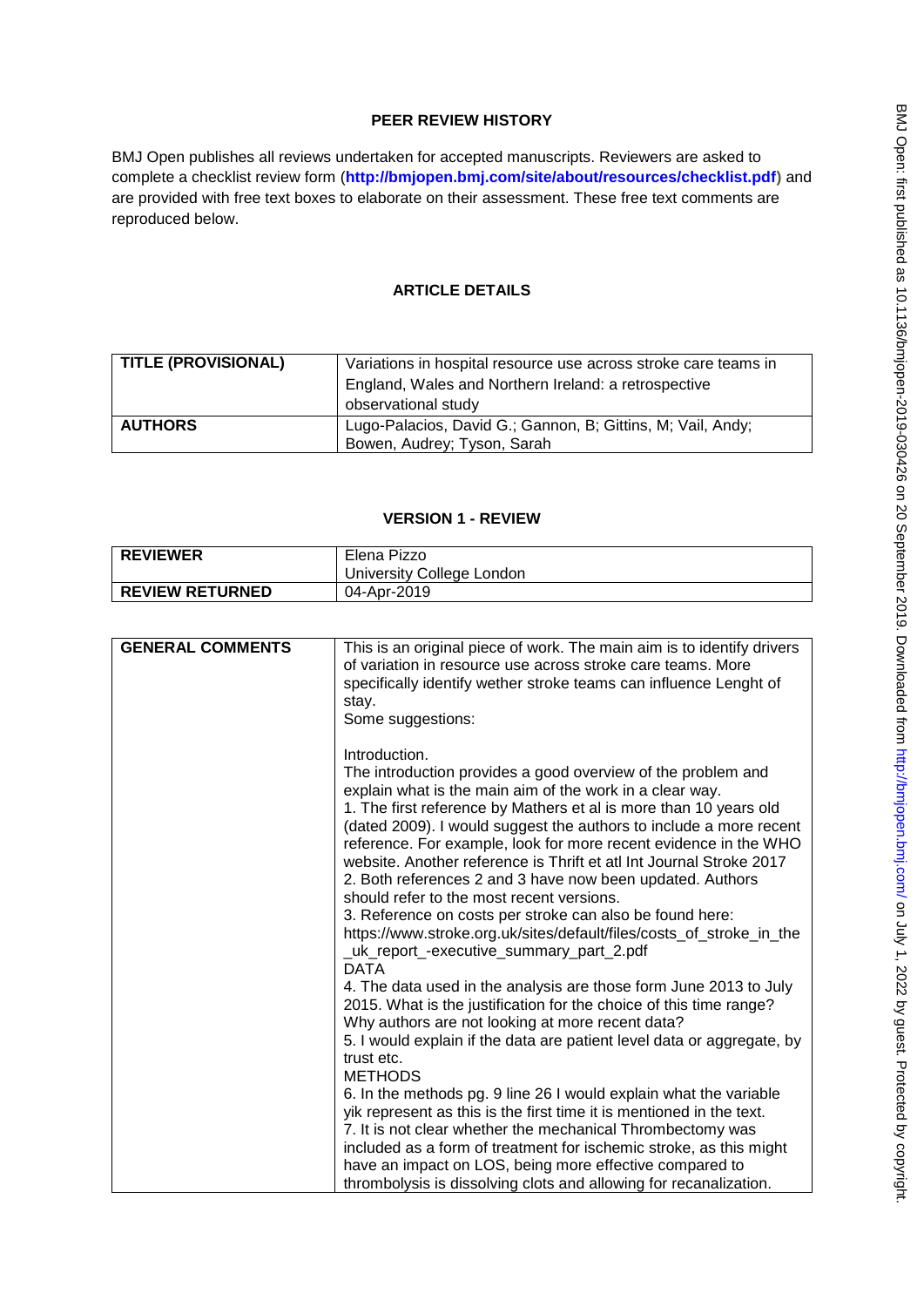| 8. Not sure if authors took into account the time from stroke onset<br>and arrival to hospital as this might have an impact on LOS<br>RESULTS<br>The results are well presented.<br><b>DISCUSSION</b> |
|-------------------------------------------------------------------------------------------------------------------------------------------------------------------------------------------------------|
| Limits of the paper are described as well as potential future work.                                                                                                                                   |

| <b>REVIEWER</b>        | Irene Papanicolas<br>London School of Economics, UK |
|------------------------|-----------------------------------------------------|
| <b>REVIEW RETURNED</b> | 15-Apr-2019                                         |

| <b>GENERAL COMMENTS</b> | The main objective of the article is to identify the main drivers of<br>stroke care resource use in the UK using SSNAP data. Resource<br>use is defined in terms of length of stay and a number of patient<br>and provider characteristics are explored.                                                                                                                                      |
|-------------------------|-----------------------------------------------------------------------------------------------------------------------------------------------------------------------------------------------------------------------------------------------------------------------------------------------------------------------------------------------------------------------------------------------|
|                         | Comments:                                                                                                                                                                                                                                                                                                                                                                                     |
|                         | 1. I like how the analysis is done separately for the different type of<br>stroke care teams, but I would like a bit more information on how<br>these are distributed across the country. Does the location of the<br>unit, or proximity, to other types of teams influence the resource<br>use? Is there anyway to add to one of the models.                                                 |
|                         | 2. While the first model adjusts for patient history such as<br>previously suffering a stroke, CHF, hypertension, atrial fibrillation<br>and or diabetes, why only these comorbidities? Would it be<br>possible to adjust for a commonly used co-morbidity index that is<br>validated and captures more conditions, such as Elixhauser or<br>Charleson comorbidity indices?                   |
|                         | 3. How are the 'need for therapy' variables constructed? Is this<br>simply utilization of these therapies? If so, is this really measuring<br>need? Can this not differ across teams for other reasons such as<br>practice variations/ quality of care/ etc? Clarifying this is<br>particularly important given that this variable is strongly associated<br>with                             |
|                         | 4. Do the authors have any hypotheses for why dying in hospital is<br>associated with 42% longer LOS in HASUs but with significantly<br>lower LOS in other team categories? This finding seems<br>particularly interesting.                                                                                                                                                                   |
|                         | 5. Also it was of interest to me that rate of patients discharged as<br>dependents in RATs had a significantly low length of stay, yet this<br>was both lower and not significant for NRATs. I didn't see this<br>discussed at all.                                                                                                                                                           |
|                         | 6. The conclusion seems to be that there are variations in<br>resource use across care facilities that are largely explained by<br>patient severity and treatment. Could the authors be a bit more<br>specific as to what these findings can relate to policy makers? Are<br>these factors modifiable at all? Are there lessons that can be<br>learned from this that can be policy relevant? |
|                         | <b>Minor Comments</b>                                                                                                                                                                                                                                                                                                                                                                         |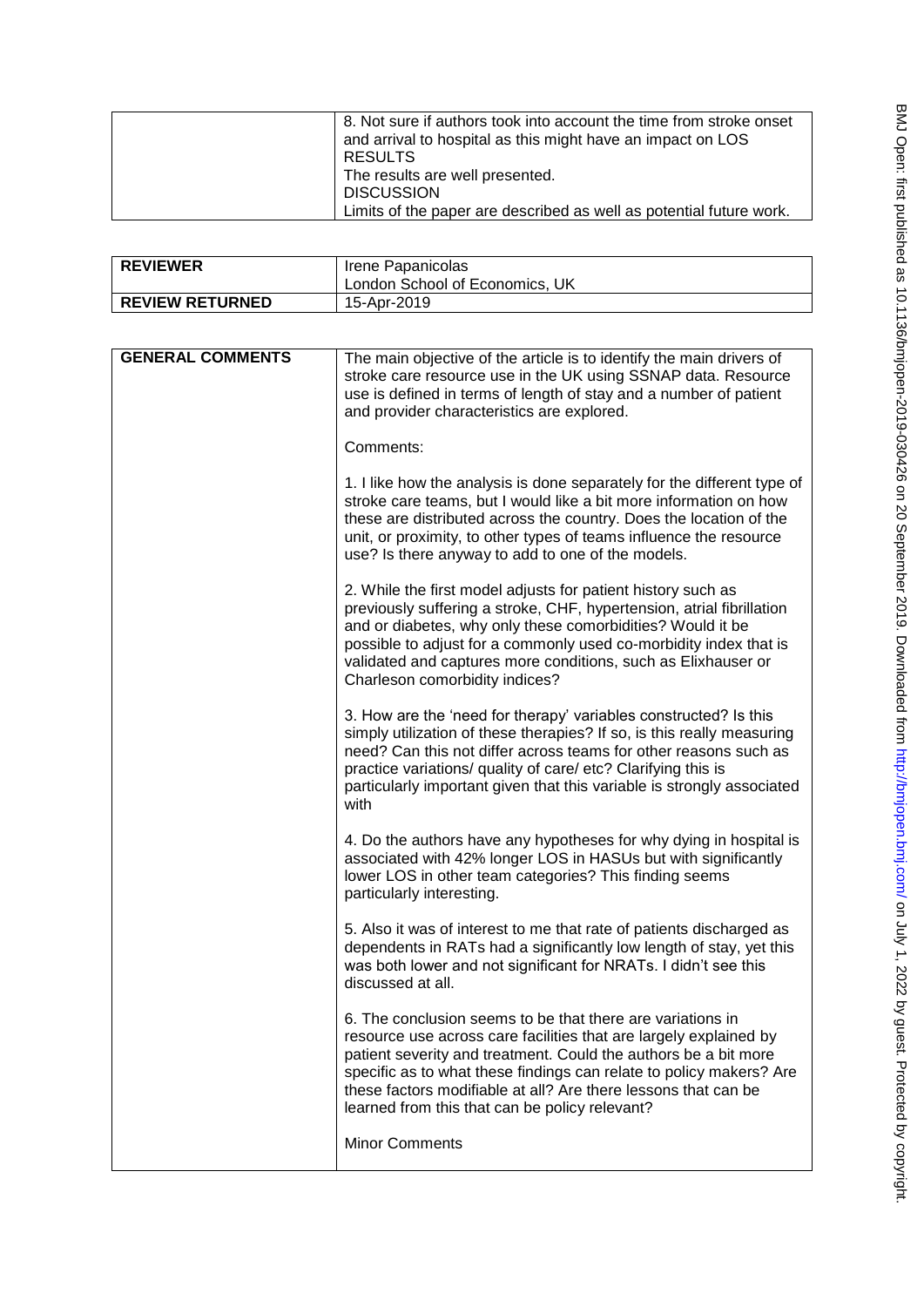| 1. The tables right now are quite long and not particularly user   |
|--------------------------------------------------------------------|
| friendly. Could these be presented in a way that is easier for the |
| reader to interpret. Perhaps the current version could go into the |
| appendix and the main results be illustrated in a shorter table?   |

| <b>REVIEWER</b>        | patrizia belfiore<br>University of Naples Parthenope |
|------------------------|------------------------------------------------------|
| <b>REVIEW RETURNED</b> | 15-Apr-2019                                          |

| <b>GENERAL COMMENTS</b> | Dear Author.                                                     |
|-------------------------|------------------------------------------------------------------|
|                         | this paper side is very interesting. Further insights could have |
|                         | important rispercussions for health management. Any adaptations  |
|                         | of, model could also be taken into account by other countries.   |

# **VERSION 1 – AUTHOR RESPONSE**

Reviewer(s)' Comments to Author:

Reviewer: 1

Reviewer Name: Elena Pizzo

Institution and Country: University College London Please state any competing interests or state 'None declared': None

Please leave your comments for the authors below This is an original piece of work. The main aim is to identify drivers of variation in resource use across stroke care teams. More specifically identify wether stroke teams can influence Lenght of stay.

Some suggestions:

Introduction.

The introduction provides a good overview of the problem and explain what is the main aim of the work in a clear way.

1. The first reference by Mathers et al is more than 10 years old (dated 2009). I would suggest the authors to include a more recent reference. For example, look for more recent evidence in the WHO website. Another reference is Thrift et atl Int Journal Stroke 2017

2. Both references 2 and 3 have now been updated. Authors should refer to the most recent versions.

3. Reference on costs per stroke can also be found here: https://www.stroke.org.uk/sites/default/files/costs\_of\_stroke\_in\_the\_uk\_report\_ executive\_summary\_part\_2.pdf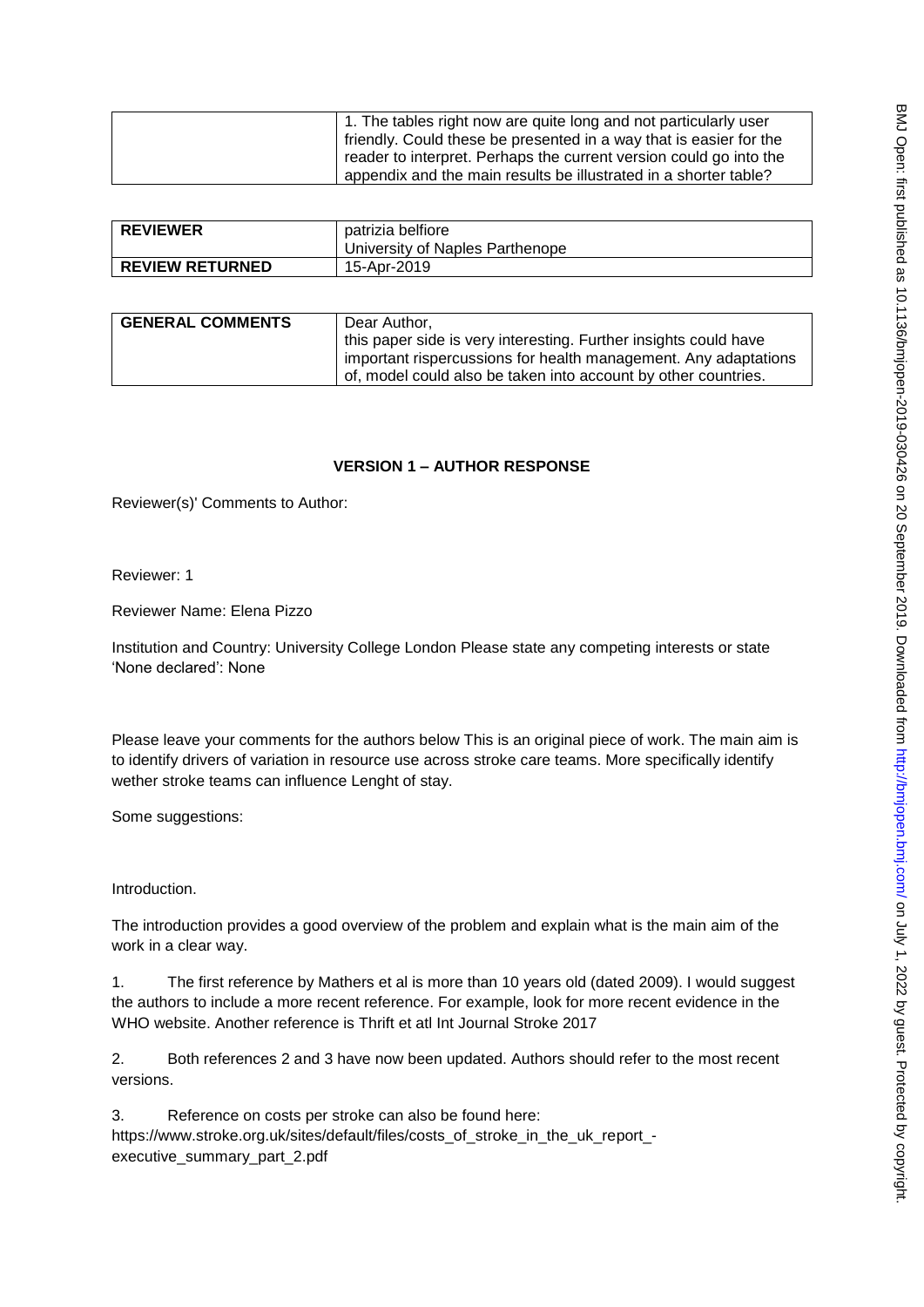We thank the reviewer for pointing this out. We have now updated these references in the manuscript's opening paragraph.

# DATA

4. The data used in the analysis are those form June 2013 to July 2015. What is the justification for the choice of this time range? Why authors are not looking at more recent data?

We thank the reviewer for this observation. We acknowledge that the use of more recent data would have enriched our analysis. However, the National Institute for Health Research (NIHR) project that funded the research presented here started in April 2016 and the data analysed (June 2013-July 2015) was the most recent available at the start of the project (when the data was originally requested).

5. I would explain if the data are patient level data or aggregate, by trust etc.

We thank the reviewer for her helpful comment. We have now clarified this in the opening sentence of p.6.

### METHODS

6. In the methods pg. 9 line 26 I would explain what the variable yik represent as this is the first time it is mentioned in the text.

We thank the reviewer for pointing this out. We have now defined the variable vik in p.10 line 1.

7. It is not clear whether the mechanical Thrombectomy was included as a form of treatment for ischemic stroke, as this might have an impact on LOS, being more effective compared to thrombolysis is dissolving clots and allowing for recanalization.

We thank the reviewer for this observation. Unfortunately, during the study period, SSNAP records at the patient level did not include data on thrombectomy. SSNAP records at the organisational level include two questions related to the thrombectomy interventions provided by the stroke team in question, but these were not included in the data sharing agreement.

8. Not sure if authors took into account the time from stroke onset and arrival to hospital as this might have an impact on LOS

We thank the reviewer for this comment and we agree with her about the potential impact this variable may have on inpatient length of stay. However, we decided not to include this variable in this analysis for two reasons: 1) we were unsure about the precision with which the time of stroke onset was measured as it was not always verifiable by the stroke team, and 2) the high proportion of missing values of the time of stroke onset.

## RESULTS

The results are well presented.

### **DISCUSSION**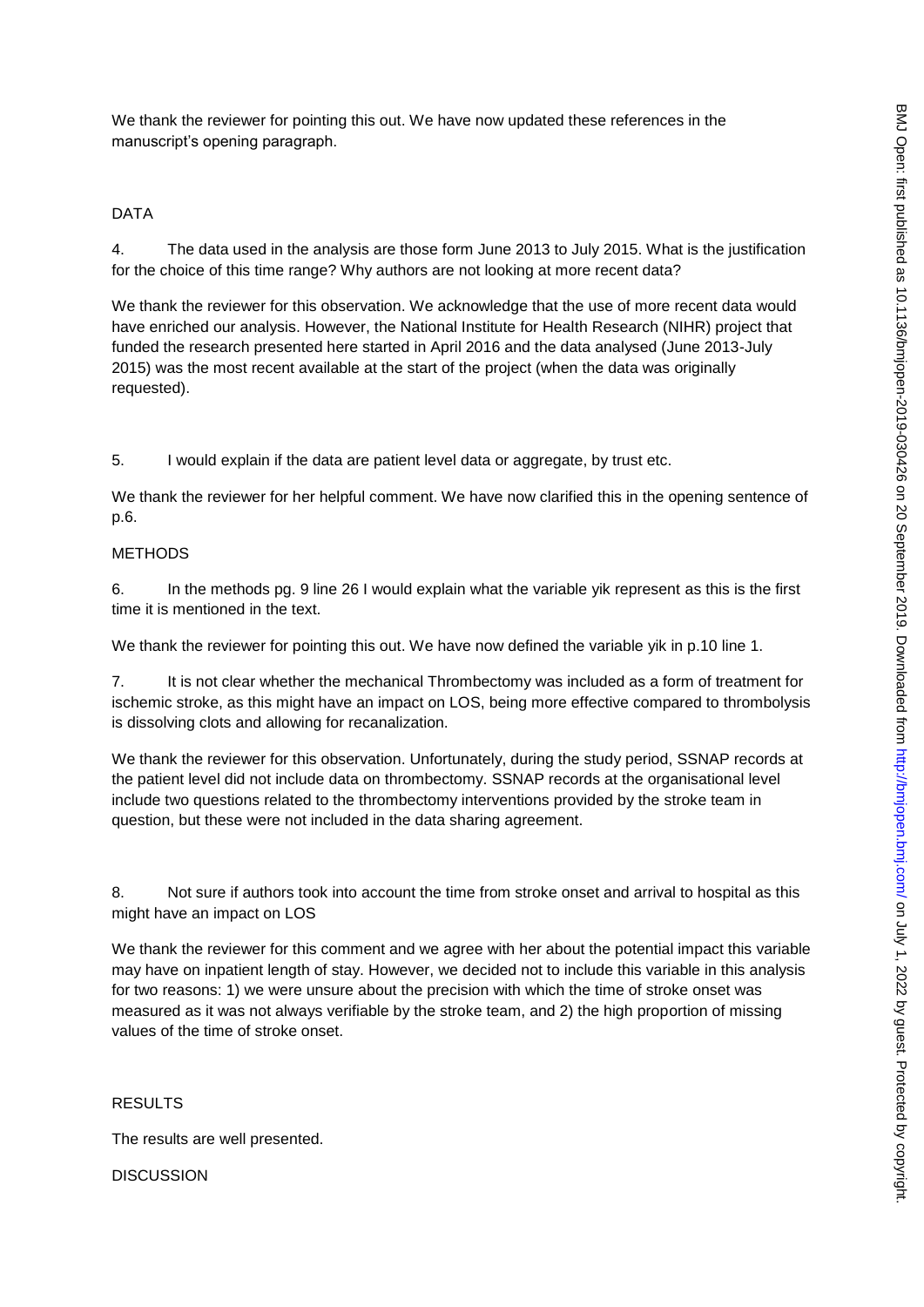Limits of the paper are described as well as potential future work.

Reviewer: 2

Reviewer Name: Irene Papanicolas

Institution and Country: London School of Economics, UK Please state any competing interests or state 'None declared': None declared

Please leave your comments for the authors below The main objective of the article is to identify the main drivers of stroke care resource use in the UK using SSNAP data. Resource use is defined in terms of length of stay and a number of patient and provider characteristics are explored.

#### Comments:

1. I like how the analysis is done separately for the different type of stroke care teams, but I would like a bit more information on how these are distributed across the country. Does the location of the unit, or proximity, to other types of teams influence the resource use? Is there anyway to add to one of the models.

We thank the reviewer for this observation. In the second stage analysis (specifically, in the RATs model reported in the first column of Table 4), we did include a variable indicating the geographic region of the stroke team in question; with the exception of two regions, we found that, in this case, hospital performance/resource use was not significantly associated with stroke team geographic location. We did not include dummy variables indicating the stroke team geographic region in the NRAT's model as there were only 32 teams clustered in few regions and some of them with only one NRAT team per region. We recognise the importance of a map representation of the distribution of the type of stroke teams across the country and we now include a reference to the SSNAP interactive maps in p.7, lines 2-4

We find the suggestion of exploring the influence of the proximity to other teams on resource use very interesting indeed. Such an analysis could apply spatial econometric techniques to investigate whether stroke teams change their resource use in response to the resource use of neighbouring teams and whether the magnitude of the response changes depending on the type of stroke teams. We believe, however, that this constitutes a whole research question on its own and, therefore, is out of the scope of the present paper.

2. While the first model adjusts for patient history such as previously suffering a stroke, CHF, hypertension, atrial fibrillation and or diabetes, why only these comorbidities? Would it be possible to adjust for a commonly used co-morbidity index that is validated and captures more conditions, such as Elixhauser or Charleson comorbidity indices?

We completely agree with the reviewer that the use of the Elixhauser or Charlson comorbidity indexes is preferable to the use of a limited list of health conditions to adjust for patient comorbidity. However, SSNAP does not provide information on secondary diagnoses and only reports if the patient suffered CHF, hypertension, atrial fibrillation, diabetes and/or a previous stroke prior to the admission in question. Hence, it was not possible to build any of the commonly used comorbidities suggested by the reviewer. We thank the reviewer for her observation and we now explicitly acknowledge this limitation in p.10. lines 19-22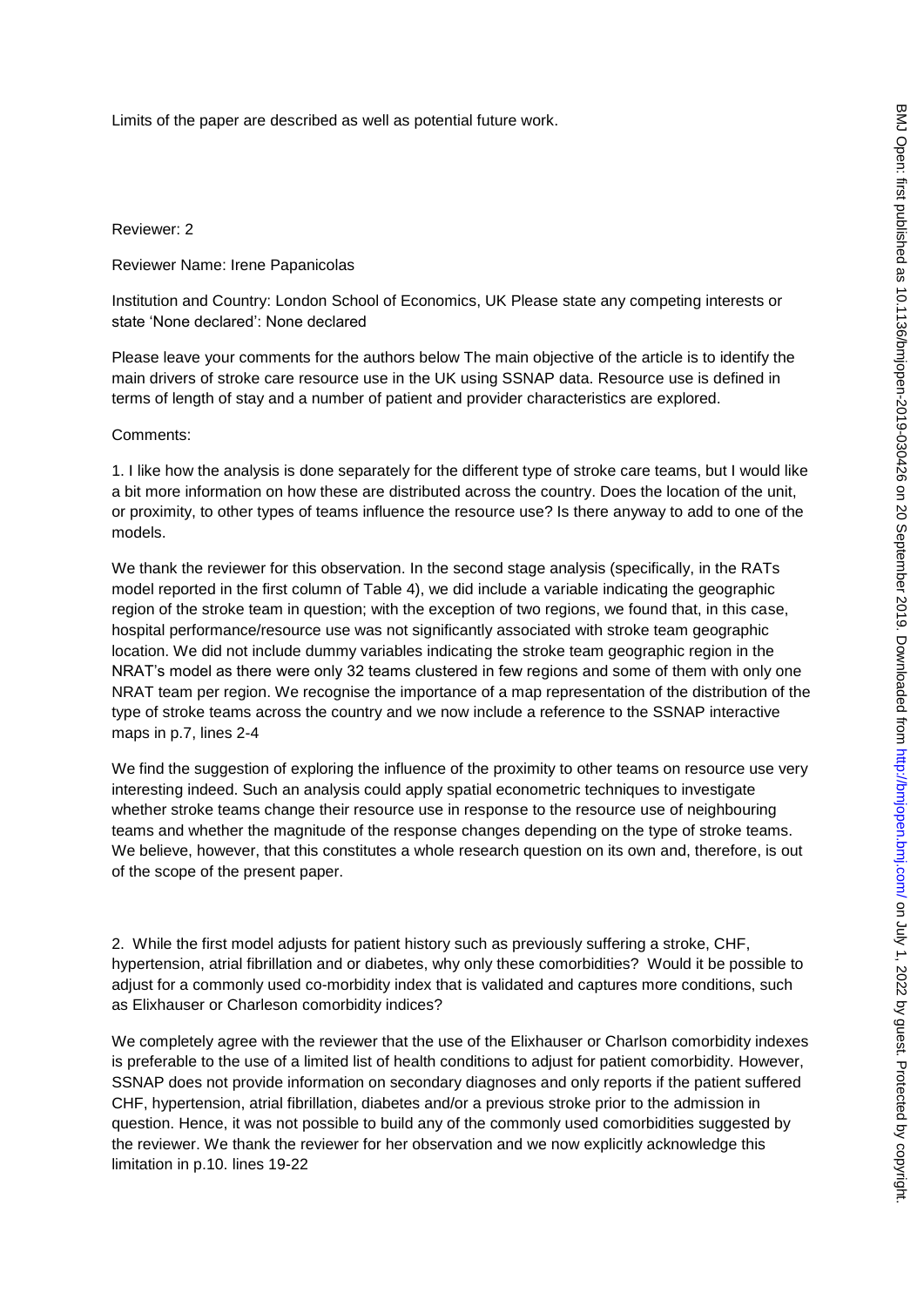3. How are the 'need for therapy' variables constructed? Is this simply utilization of these therapies? If so, is this really measuring need? Can this not differ across teams for other reasons such as practice variations/ quality of care/ etc? Clarifying this is particularly important given that this variable is strongly associated with

We are grateful to the reviewer for pointing this lack of detail in our original manuscript. The variables measuring "need for therapy" were taken directly from the SSNAP dataset. We intend to be clearer by adding the following sentence in p. 11, lines 13-16: "Stroke teams report the need for therapy in SSNAP by indicating, for each patient, whether he/she needed physiotherapy, occupational therapy, speech and language therapy or psychological therapy at any point during his/her stay in the stroke team."

4. Do the authors have any hypotheses for why dying in hospital is associated with 42% longer LOS in HASUs but with significantly lower LOS in other team categories? This finding seems particularly interesting.

We thank the reviewer for this helpful observation. We have now added the following paragraph in the discussion (p. 18, lines 3-15): "Results from the first stage model also show that dying in hospital is associated with 42% longer LoS in HASUs, but with significantly lower LoS in other team categories. These could be explained because HASUs were designed to provide hyper-acute care (rapid assessment with specialist clinical teams, diagnostic facilities and the capacity to provide thrombolysis) and to either discharge the patient or transfer him/her to a stroke team near his/her residence within 72 hours unless the patient is too unwell to be moved. Hence, these findings suggest that, on average, the poor condition of patients dying in HASUs prevented their transfer to a non-HASU team and, thus, stayed in the HASU longer than those well enough to be either discharged or transferred out. On the other hand, non-HASU teams have less pressure to discharge and/or transfer patients out than HASUs and, consequently, a patient will remain under the care of the stroke team until he/she is stable enough to be discharged or transferred out; his/her own death will shorten his/her stay."

5. Also it was of interest to me that rate of patients discharged as dependents in RATs had a significantly low length of stay, yet this was both lower and not significant for NRATs. I didn't see this discussed at all.

We thank the reviewer for her comment. The following paragraph was added in p. 18-19.

"Results from Stage 2 suggest that the rate of patients discharged as dependants is positively associated with RATs performance, but this association is not statistically significant for NRATs. By design, as briefly mentioned in the Introduction, RATs typically provide acute stroke care over the first seven days after stroke – Table 1 shows an average LoS of 13.9 days. Depending on the patient's progress, he/she will be discharged home or, if further inpatient care is needed, he/she will be transferred to an NRAT or a NAIT (both options are considered discharges from the RATs perspective). Once admitted to an NRAT or a NAIT, patients receive further care and rehabilitation until they are well enough to be discharged, thus tending to have longer stays than in other teams (average LoS of 23.1 and 37.4 days in NRATs and NAITs, respectively). Therefore, a possible explanation for the positive association between RATs performance and patient's dependency rate is that, in general, RATs are doing a good job in timely identifying patients needing further inpatient care (likely to be in a dependant state) and in opportunely transferring them to NRATs or NAITs. Identifying different stroke care pathways and analysing their outcomes in terms of length of stay and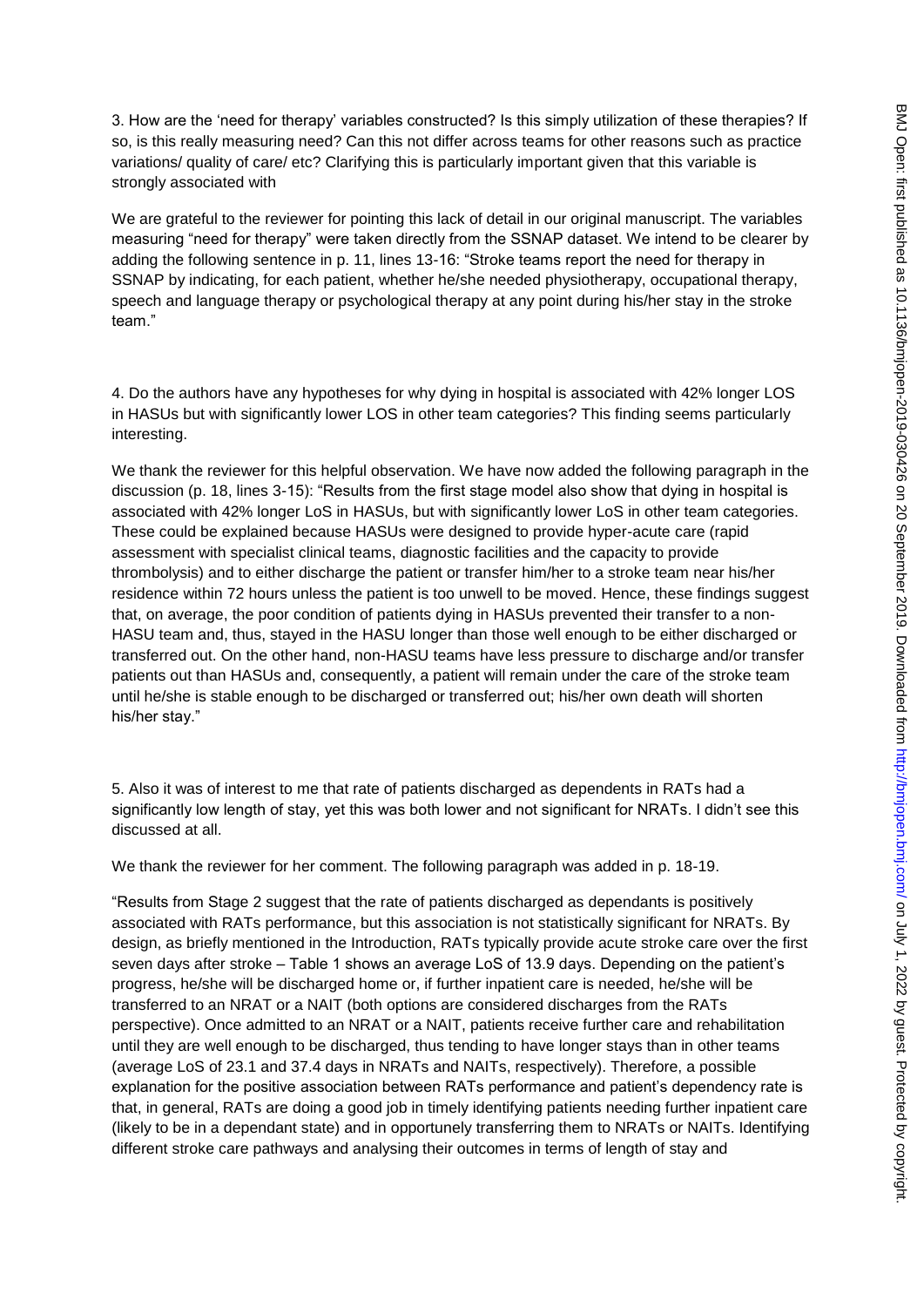dependency rates is needed to confirm this hypothesis. This is, however, beyond the scope of this paper."

6. The conclusion seems to be that there are variations in resource use across care facilities that are largely explained by patient severity and treatment. Could the authors be a bit more specific as to what these findings can relate to policy makers? Are these factors modifiable at all? Are there lessons that can be learned from this that can be policy relevant?

We thank the reviewer for this observation. This is an exploratory study whose main contribution is the provision of evidence 1) that LoS is strongly associated with stroke severity, the need for therapy and the amount of therapy received, and 2) important variations in stroke care performance not explained by measurable patient and treatment characteristics. These findings do not show a causal relationship and, therefore, we are cautious to give any policy recommendation before conducting further research in two concrete areas. First, into the overall clinical and economic consequences of improving early detection therapy needs and increasing the amount of therapy provided to those patients in need (p. 18, lines 1-2). Second, operational and financial analysis that can help unmask the cause of the huge variations in stroke care performance (p.19, lines 21-22).

It is worth mentioning that the present manuscript is part of a larger project (SSNAPIEST) investigating and evaluating stroke therapy in the UK with emphasis on understanding how stroke therapy is provided, which factors associated with the amount of therapy provided and how this relates to health outcomes.

Minor Comments

1. The tables right now are quite long and not particularly user friendly. Could these be presented in a way that is easier for the reader to interpret. Perhaps the current version could go into the appendix and the main results be illustrated in a shorter table?

Following the reviewer's comment we have included a shorter version of Table 2 and Table 4 in the main text and present the original version of the tables as supplementary material to be available online. Tables 1 and 2 are still slightly longer than 1 page in Word, but we hope that the editorial team can help us with the final format if this manuscript is accepted for publication.

Reviewer: 3

Reviewer Name: patrizia belfiore

Institution and Country: University of Naples Parthenope Please state any competing interests or state 'None declared': none declared

Please leave your comments for the authors below Dear Author, this paper side is very interesting. Further insights could have important rispercussions for health management. Any adaptations of, model could also be taken into account by other countries.

We thank the reviewer for her positive comments.